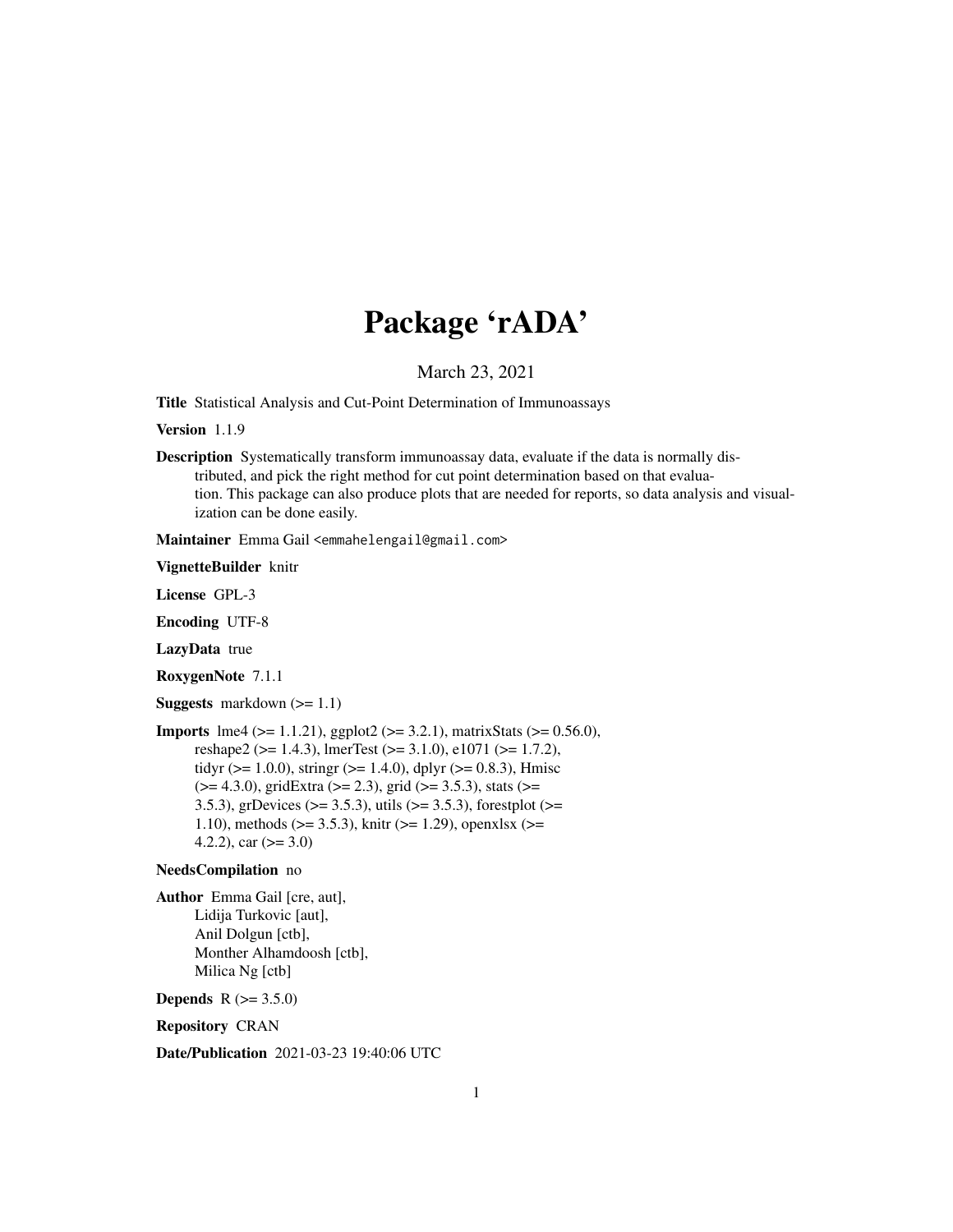## <span id="page-1-0"></span>R topics documented:

|       | $lognormAssay \dots \dots \dots \dots \dots \dots \dots \dots \dots \dots \dots \dots \dots \dots \dots \dots$ |    |
|-------|----------------------------------------------------------------------------------------------------------------|----|
|       |                                                                                                                |    |
|       |                                                                                                                |    |
|       |                                                                                                                |    |
| Index |                                                                                                                | 12 |

assayMelt *Melt Assay Dataset*

#### Description

This function is a wrapper for the reshape2::melt() function and splits column of Day, Operator, and Replicate information into 3 separate columns.

#### Usage

assayMelt(assay.df, exp.name)

#### Arguments

| assay.df | Imported data.frame consisting of the following columns: 'ID','Lot', and columns |
|----------|----------------------------------------------------------------------------------|
|          | identifying the Day, Operator and Replicate like so: 'D1 Op2 3' to indicate      |
|          | Day 1, operator 2, replicate 3.                                                  |
| exp.name | Experiment name (as a string). To be used to distinguish between experiments     |
|          | for when melted assays are combined using rbind().                               |

#### Value

A melted data.frame

#### Author(s)

Emma Gail

#### Examples

```
assay.df.melted <- assayMelt(assay.df = lognormAssay, exp.name = 'Experiment1')
head(assay.df.melted)
```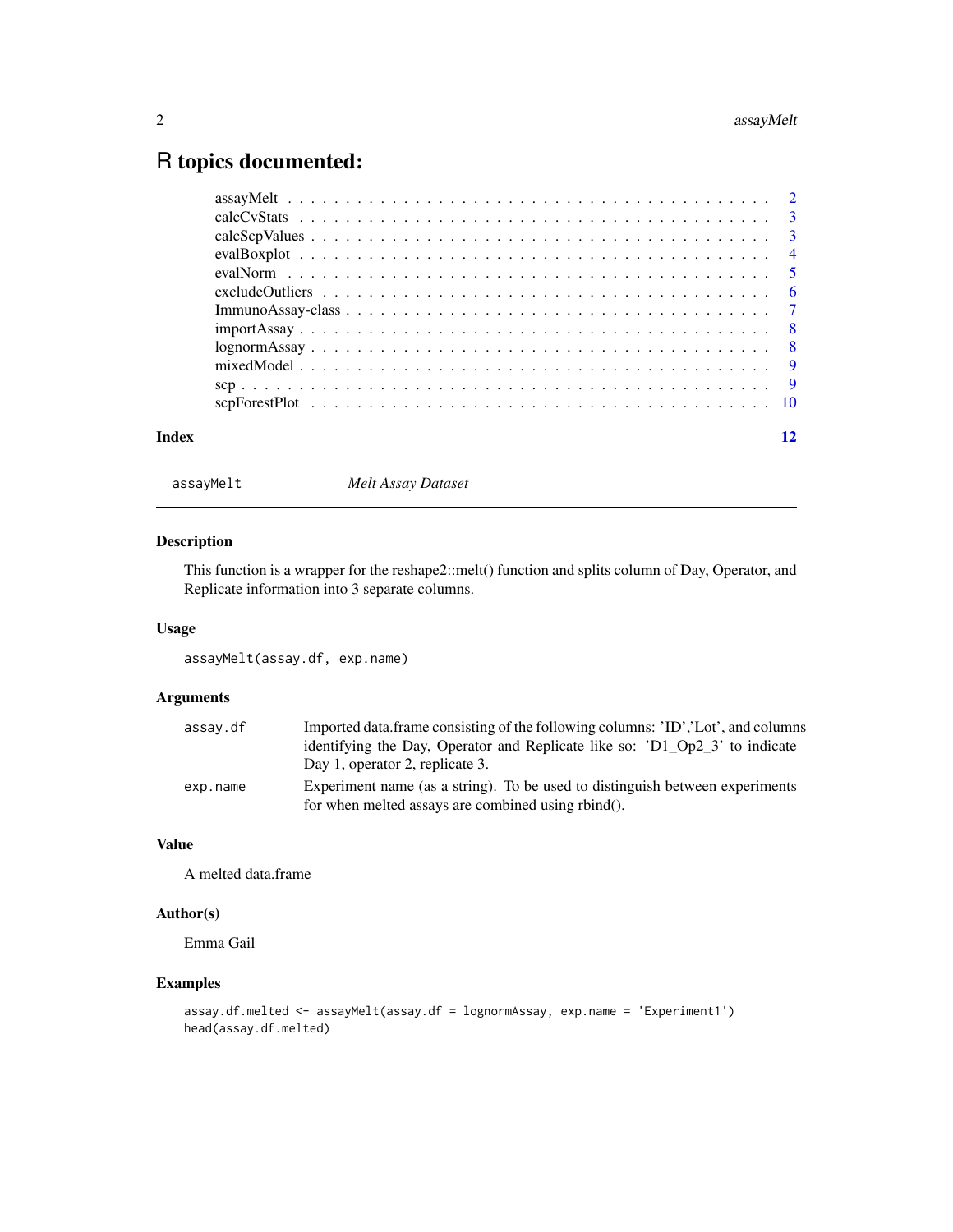<span id="page-2-0"></span>

#### Description

The function calculates the mean, standard deviation and coefficient of variation for replicates of an immunoassay.

#### Usage

```
calcCvStats(assay.obj, cv.threshold = 20)
```
#### Arguments

| assay.obj    | An ImmunoAssay object imported by importAssay                                 |
|--------------|-------------------------------------------------------------------------------|
| cv.threshold | Threshold for re-calculation of means and standard deviation based on coeffi- |
|              | cient of variation. The default threshold is 20 (i.e., $20\%$ CV)             |

#### Value

An object of the class ImmunoAssay with calculated CV stats in the cv.table slot

#### Author(s)

Emma Gail

#### Examples

assay.obj <- importAssay(lognormAssay) assay.obj <- calcCvStats(assay.obj)

calcScpValues *Calculate screening cut point values for scp()*

#### Description

This function calculates the values needed for the output of the scp() data.frame

#### Usage

```
calcScpValues(
  assay.values,
  conf. level = 0.95,
 distrib = c("nonparametric", "normal"),
  transf.method = c("log10", "ln")\mathcal{E}
```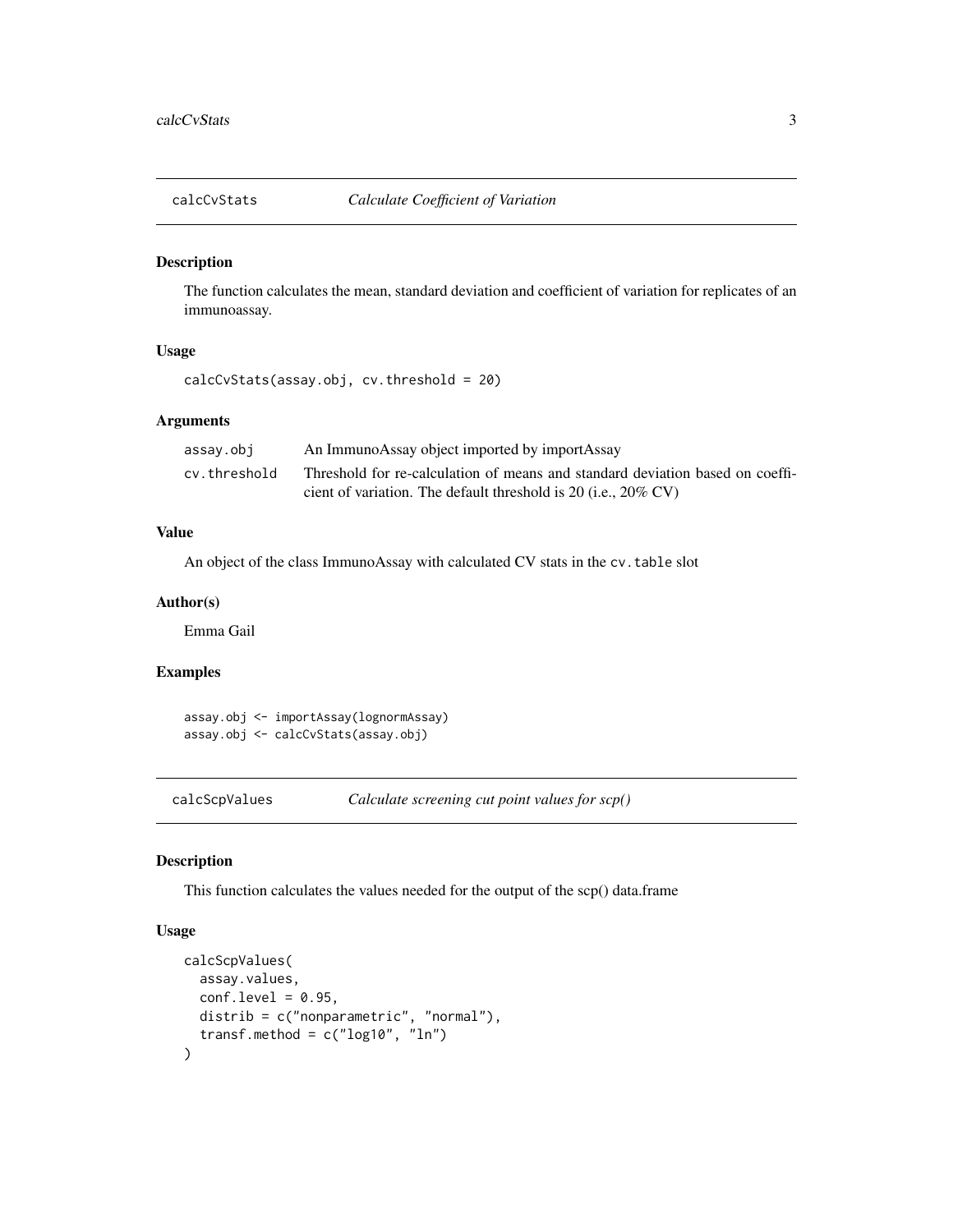#### <span id="page-3-0"></span>Arguments

| assay.values  | List of selected values from the assay data.frame such as selected values from<br>assavMelt()                |
|---------------|--------------------------------------------------------------------------------------------------------------|
| conf.level    | Decimal describing level of confidence to be used for confidence interval calcu-<br>lation. Defaults to 0.95 |
| distrib       | Distribution selection to determine the cut point calculation. Two options: 'non-<br>parametric' or 'normal' |
| transf.method | Transformation method used. The inverse will be calculated as part of the out-<br>put.                       |

#### Value

A data.frame cotaining the values: "mean", "sd", "distrib", "cp", "mean.conf.int1", "mean.conf.int2", "cp.conf.int1", "cp.conf.int2"

#### Author(s)

Emma Gail

## Examples

```
assay.df.melted <- assayMelt(assay.df = lognormAssay, exp.name = 'Experiment1')
assay.values <- assay.df.melted[assay.df.melted$DayOperator == 'D1Op1',]$value
#This function assumes that the data has already been transformed.
scp.df <- calcScpValues(assay.values = log10(assay.values), distrib = 'normal',
transf.method = 'log10')
```
evalBoxplot *Evaluate the Assays with Boxplots*

#### Description

This function produces a boxplot based on the variable chosen in order to visualize any analytical variability.

#### Usage

evalBoxplot(assay.obj, var = c("Day", "Operator"))

#### Arguments

| assay.obj | An ImmunoAssay object imported by importAssay                |
|-----------|--------------------------------------------------------------|
| var       | Variable to examine in the plot. Either "Day" or "Operator". |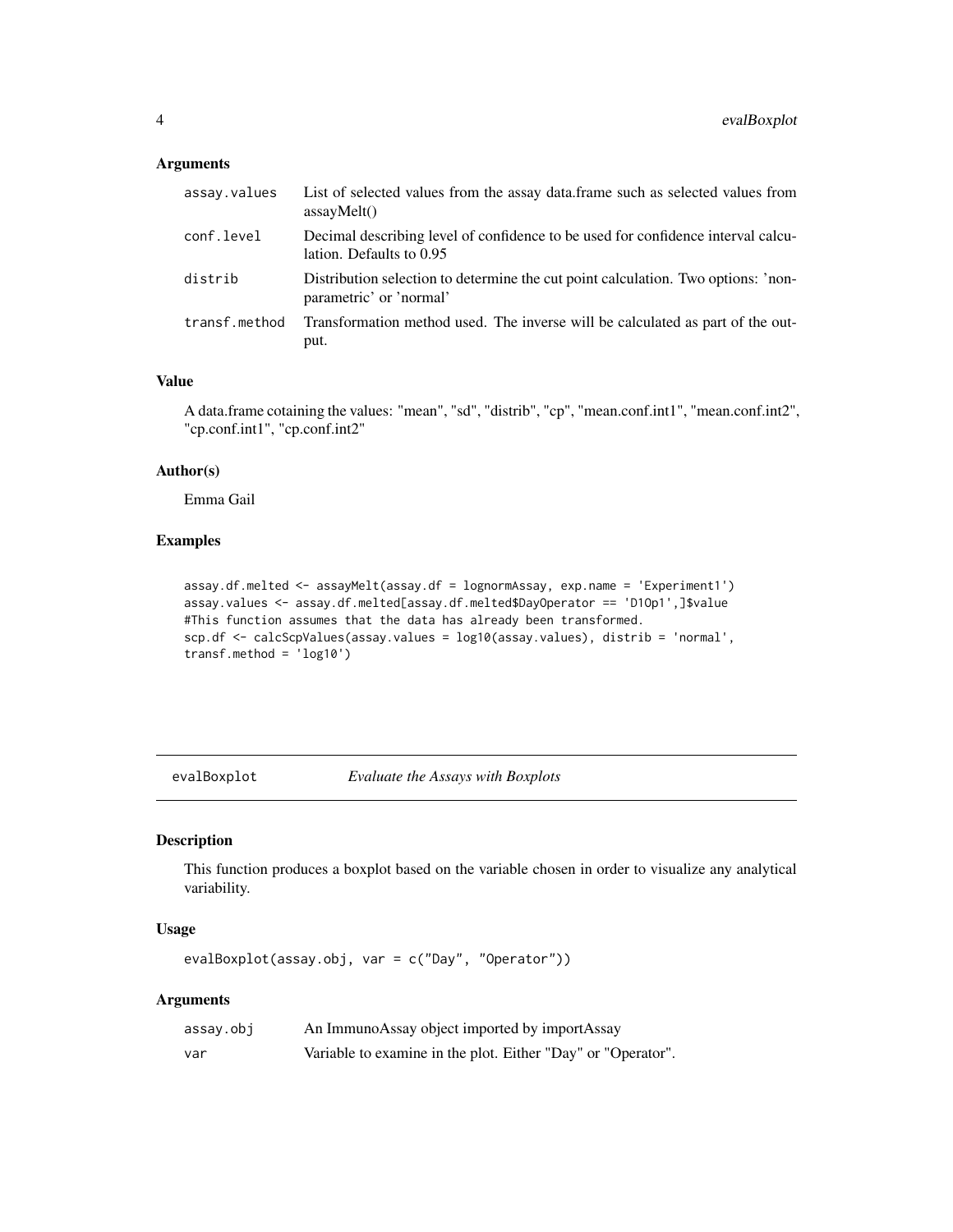#### <span id="page-4-0"></span>evalNorm 5

#### Value

A boxplot as generated by ggplot2

#### Author(s)

Emma Gail

#### Examples

```
assay.obj <- importAssay(lognormAssay, exp.name = 'Experiment1')
evalBoxplot(assay.obj,var='Day') #visualize days on boxplot
```
evalNorm *Normality Evaluation*

#### Description

This function evaluates the normality of the melted immunoassay dataset. In order to determine whether or not the distribution is normal, two tests are performed: the Shapiro Wilk test for normality and the test for skewness. See [shapiro.test](#page-0-0) and [skewness](#page-0-0) for details. In order to for a "nonparametric" recommendation to be made, the SW test must be significant (below desire value) and the absolute value skewness must be above the desired value. If only one or neither of these conditions are met, then the recommendation will be "normal".

#### Usage

```
evalNorm(
  assay.obj,
  category = NULL,
  data.transf = FALSE,
  transf.method = c("log10", "ln"),
  excl.outliers = FALSE,
 hist = TRUE,
 p.val = 0.05,
  skew = 1,
  return.object = TRUE
)
```
#### Arguments

| assay.obj     | An ImmunoAssay object imported by importAssay                                                        |
|---------------|------------------------------------------------------------------------------------------------------|
| category      | If assay.df.melted consists of more than 1 dataset, choose the category here to<br>split dataset     |
| data.transf   | Should the data should be transformed before normality is evaluated                                  |
| transf.method | If data transf is TRUE, which method should be used. Can choose between<br>' $log10$ ' and ' $ln'$ . |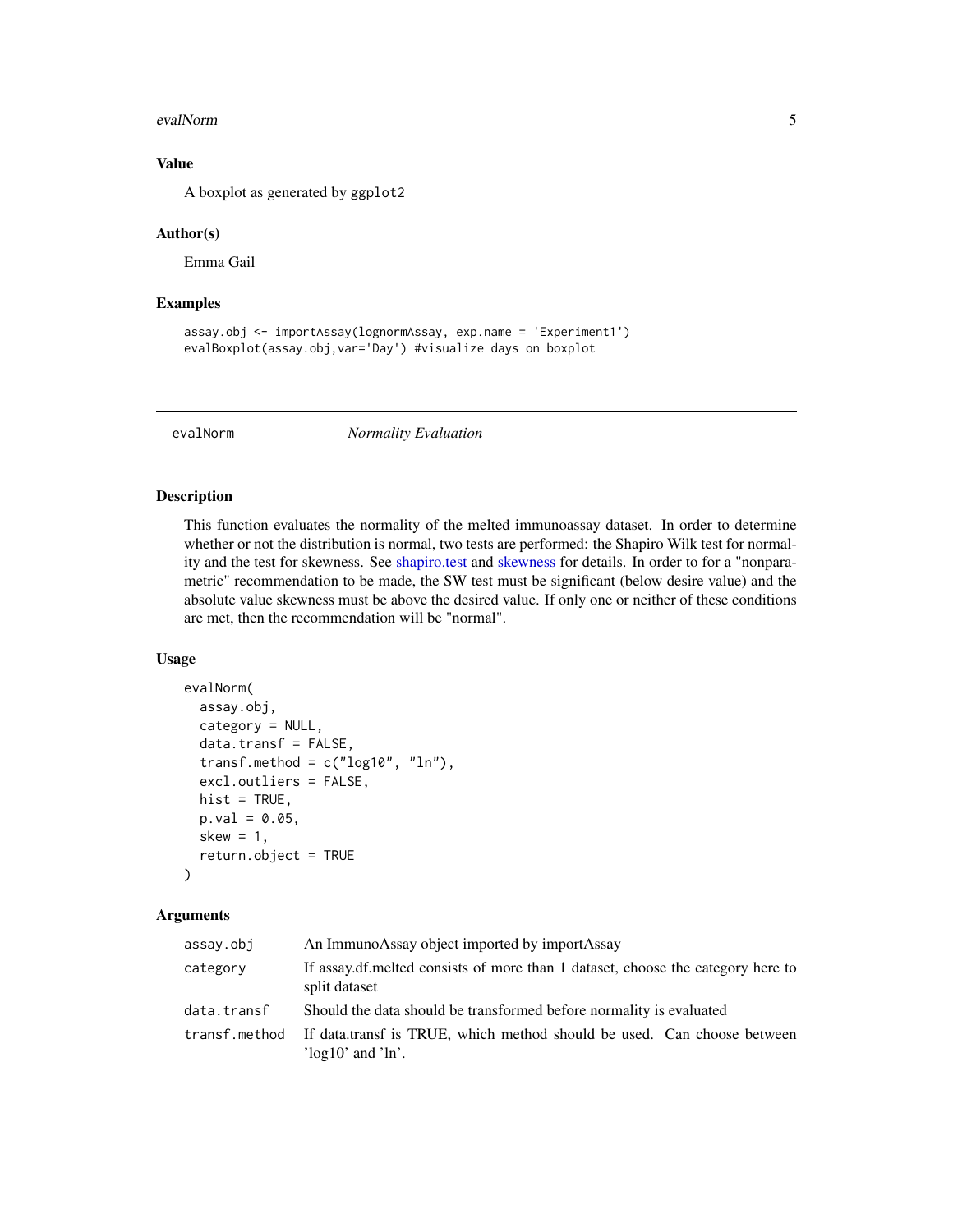<span id="page-5-0"></span>

| excl.outliers | Should outliers be excluded from this analysis? If TRUE, data points which               |
|---------------|------------------------------------------------------------------------------------------|
|               | lie beyond the extremes of the whiskers in boxplot will be excluded, see box-            |
|               | plot stats for details.                                                                  |
| hist          | Should a histogram be outputted? TRUE/FALSE                                              |
| p.val         | Value to be used for cutoff for Shapiro-Wilks test. Defaults to 0.05.                    |
| skew          | Value to be used to determine skewness. Defaults to 1.                                   |
|               | return. object If FALSE, only the plot is returned and the stats are returned as a list. |

#### Value

If return.object==FALSE, only the plot is returned and the stats are returned as a list. Otherwise, an object of the class ImmunoAssay is returned.

#### Author(s)

Emma Gail

#### Examples

```
assay.obj <- importAssay(lognormAssay, exp.name = 'Experiment1')
assay.obj <- evalNorm(assay.obj, category = 'Experiment1',
data.transf = TRUE, transf.method = 'log10')
```
excludeOutliers *Exclude Outliers from Melted Assay Dataframe*

#### Description

This function excludes outliers from the assay dataframe based on grDevices::boxplot.stats(). This outlier removal method is based on Tukey's test where outliers are removed if outside the established interquartile range.

#### Usage

```
excludeOutliers(
  assay.df.melted,
  data.transf = FALSE,
  transf.method = c("log10", "ln"))
```
#### Arguments

assay.df.melted

|             | A data.frame produced by assayMelt()                                                  |  |
|-------------|---------------------------------------------------------------------------------------|--|
| data.transf | Should the data should be transformed before normality is evaluated                   |  |
|             | transf.method If data.transf is TRUE, which method should be used. Can choose between |  |
|             | ' $log10$ ' and ' $ln'$ .                                                             |  |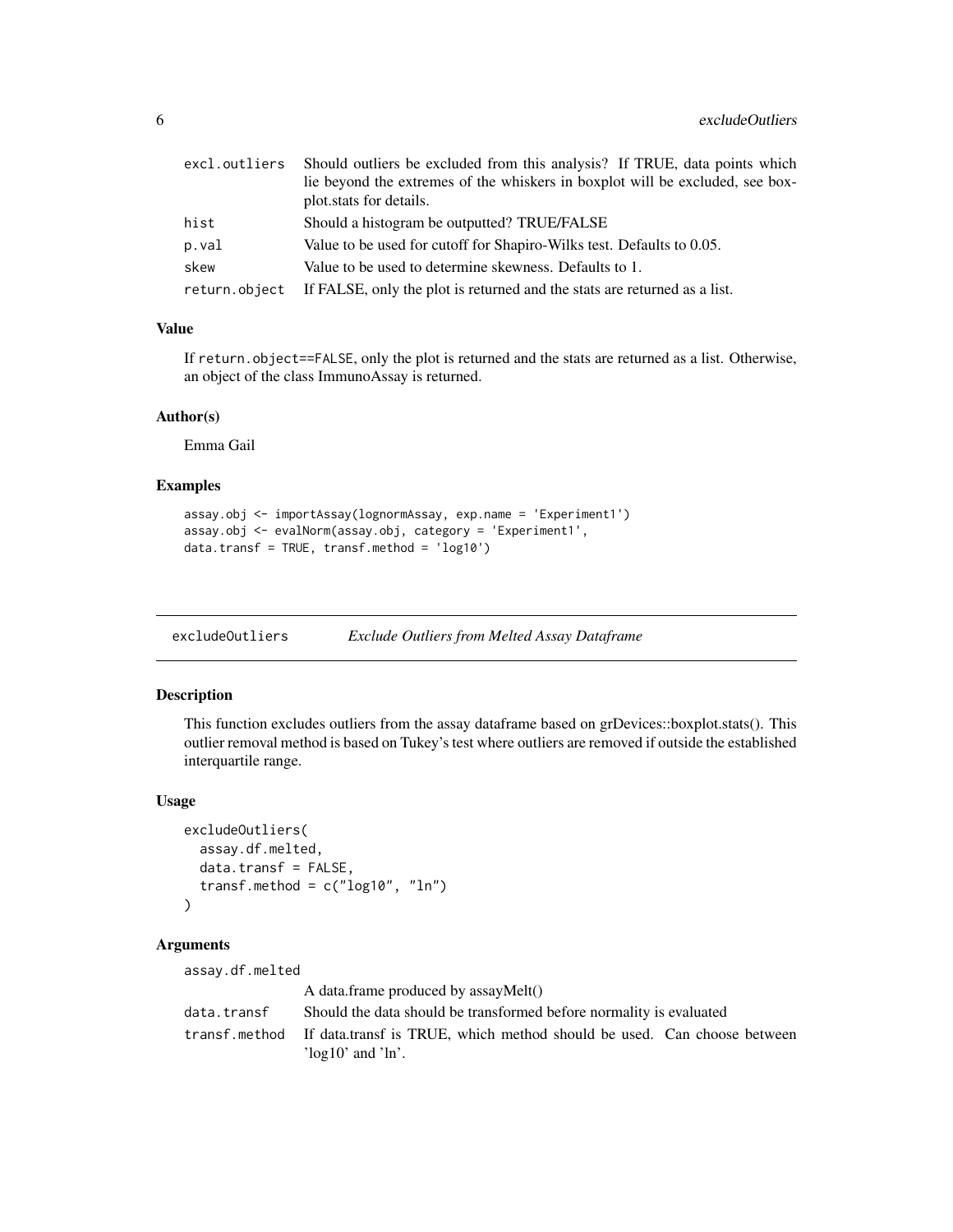<span id="page-6-0"></span>ImmunoAssay-class 7

#### Value

A melted data.frame

#### Author(s)

Emma Gail

#### Examples

```
assay.df.melted <- assayMelt(assay.df = lognormAssay, exp.name = 'Experiment1')
excludeOutliers(assay.df.melted, data.transf = TRUE, transf.method = 'log10')
```
ImmunoAssay-class *Define ImmunoAssay class*

#### Description

This stores the data that is used for screening cut point analysis.

#### Slots

data Imported data as is, used for CV analysis

melted.data Data used for most functions

exp.name Experiment name

- stats List of statistics, results gathered from both coefficient of variation analysis as well as plot generation
- outlier.rm Has any outlier analysis been performed on this dataset?

outlier.rm.method If outlier removal has been performed, what method was used?

scp.table Table of cut point information

cv.table Table derived from coefficient of variation analysis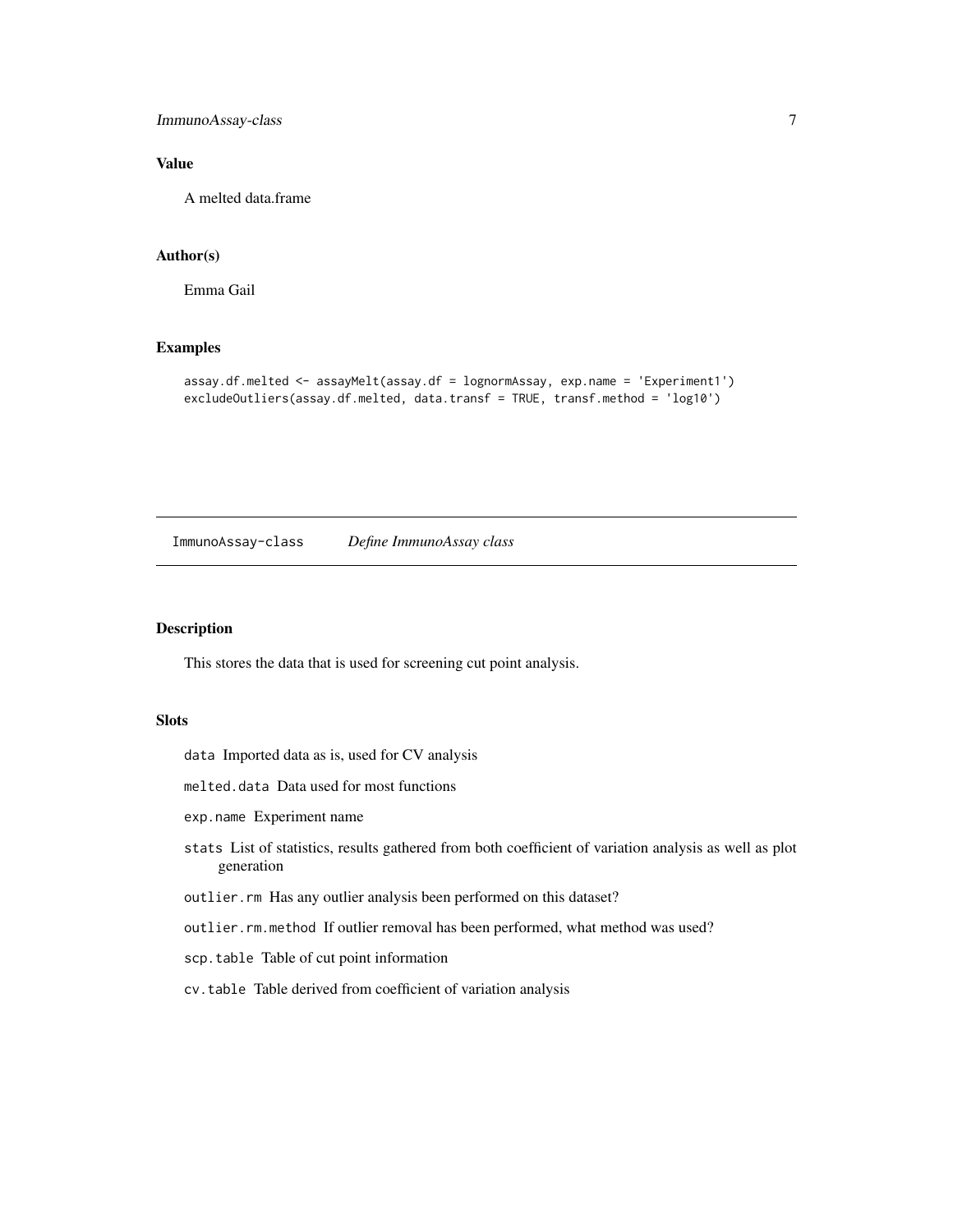<span id="page-7-0"></span>

#### Description

Function to import assay information into an ImmunoAssay object for analysis.

#### Usage

```
importAssay(assay.df, exp.name = NULL)
```
#### Arguments

| assay.df | Pathname to (.csv or .xlsx files accepted) or imported data.frame consisting of |
|----------|---------------------------------------------------------------------------------|
|          | the following columns: 'ID','Lot', and columns identifying the Day, Operator    |
|          | and Replicate like so: 'D1_Op2_3' to indicate Day 1, operator 2, replicate 3.   |
| exp.name | Experiment name. If stays NULL, will automatically name experiment as 'ex-      |
|          | periment1'.                                                                     |

#### Value

An object of the class ImmunoAssay

#### Author(s)

Emma Gail

#### Examples

assay.df <- importAssay(assay.df = lognormAssay)

lognormAssay *Simulated Lognormal Dataset*

#### Description

This is a simulated dataset that using a lognormal distribution

#### Usage

```
data(lognormAssay)
```
#### Format

An object of class data. frame with 100 rows and 20 columns.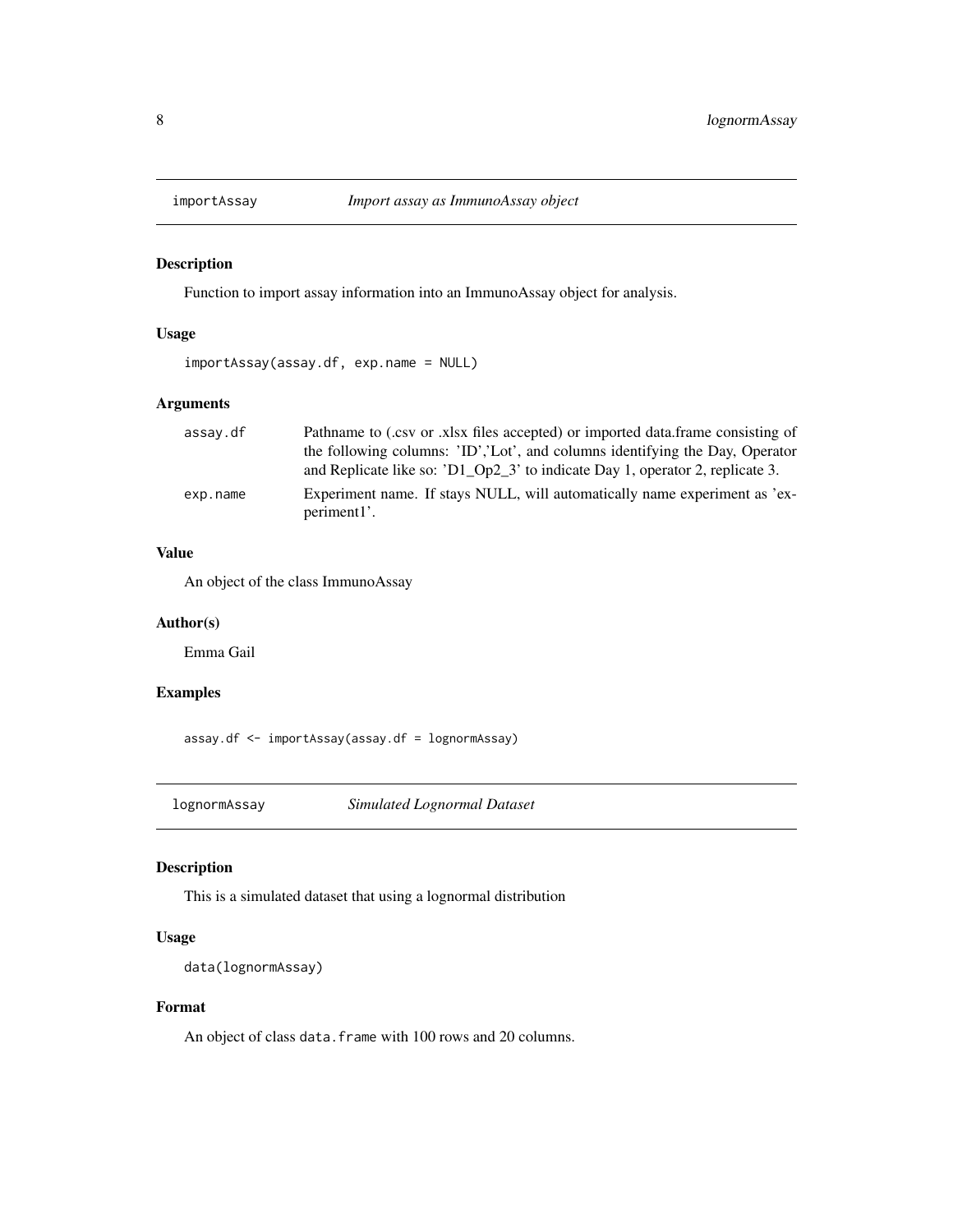<span id="page-8-0"></span>

#### Description

This function is a wrapper for the lmer() function to produce a table of results. Here, the sample ID is included as a random intercept effect, then the results of the fixed effect model estimates are reported together with 95% confidence intervals and t statistics.

#### Usage

```
mixedModel(assay.df.melted, var = c("Operator", "Day"))
```
#### Arguments

assay.df.melted

A data.frame produced by assayMelt()

var Variable to look at. Either "Day" or "Operator".

#### Value

A data.frame with the following columns: "Parameter", "Estimate", "LowerCI", "UpperCI", "Tstat"

#### Author(s)

Emma Gail

Lidija Turkovic

#### Examples

```
assay.df.melted <- assayMelt(assay.df = lognormAssay, exp.name = 'Experiment1')
mixedModel(assay.df.melted, var = 'Day')
```
scp *Calculate screening cut point*

#### Description

This function will calculate the screening cut point from the melted assay.df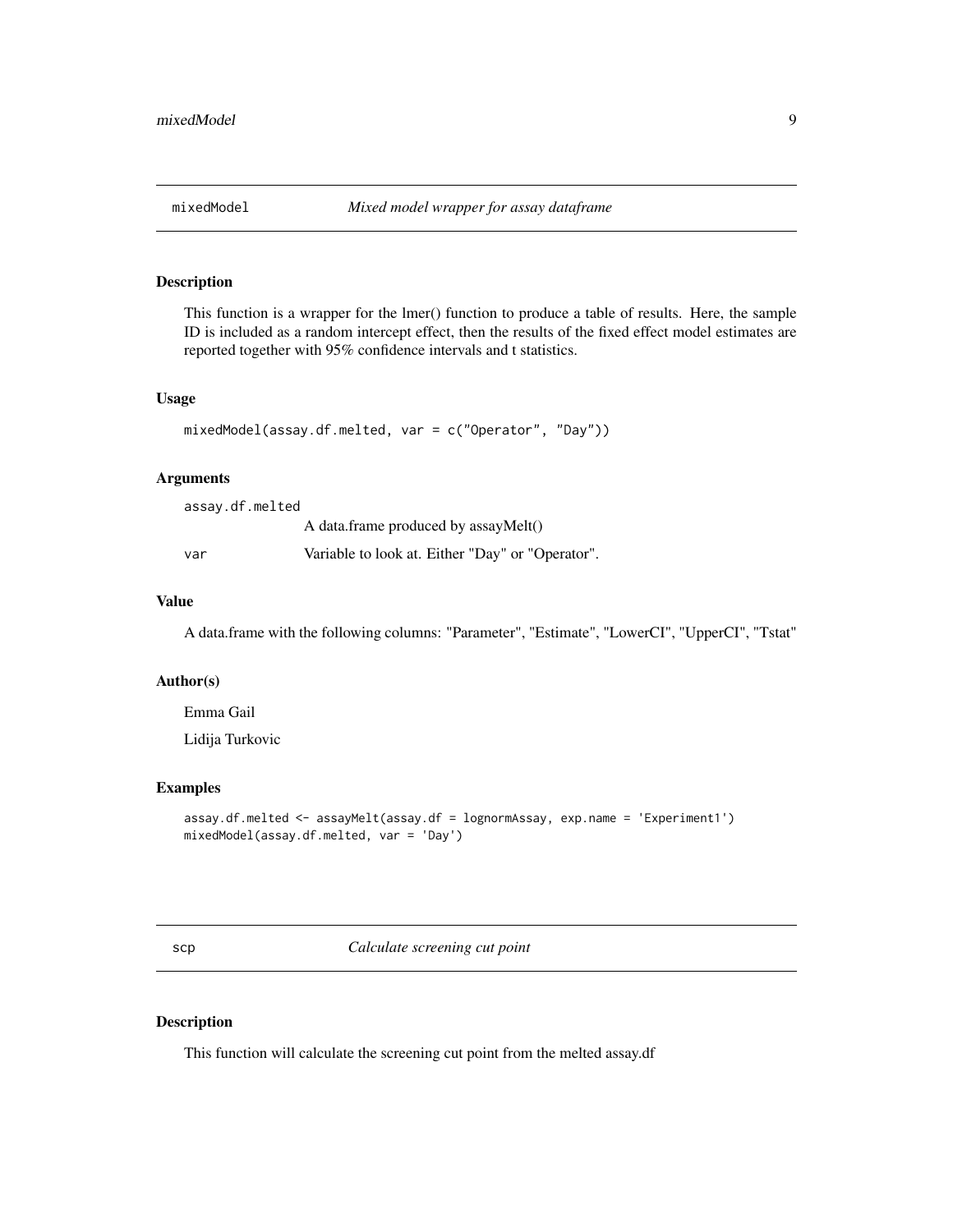## Usage

```
scp(
  assay.obj,
  category = NULL,
 distrib = c("normal", "nonparametric"),
 data.transf = FALSE,
  transf.method = c("log10", "ln"),
  rm.out = FALSE\mathcal{L}
```
#### Arguments

| assay.obj     | An ImmunoAssay object imported by importAssay                                                                |
|---------------|--------------------------------------------------------------------------------------------------------------|
| category      | If assay obj consists of more than 1 dataset, choose the category here to split<br>dataset                   |
| distrib       | Distribution selection to determine the cut point calculation. Two options: 'non-<br>parametric' or 'normal' |
| data.transf   | Should the data should be transformed before the cut point is calculated                                     |
| transf.method | If data.transf is TRUE, which method should be used. Can choose between<br>' $log10$ ' and ' $ln'$ .         |
| rm.out        | Should outliers be excluded from this analysis?                                                              |

## Value

An object of the class ImmunoAssay

#### Author(s)

Emma Gail

#### Examples

```
assay.obj <- importAssay(assay.df = lognormAssay, exp.name = 'Experiment1')
assay.obj <- scp(assay.obj, category = 'Experiment1', distrib = 'normal',
data.transf = TRUE, transf.method = 'log10', rm.out = FALSE)
```
scpForestPlot *Generate forest plot of SCP values*

#### Description

This function creates a forest plot of the calculated screening cut points. The scp function must be called prior to this function.

<span id="page-9-0"></span>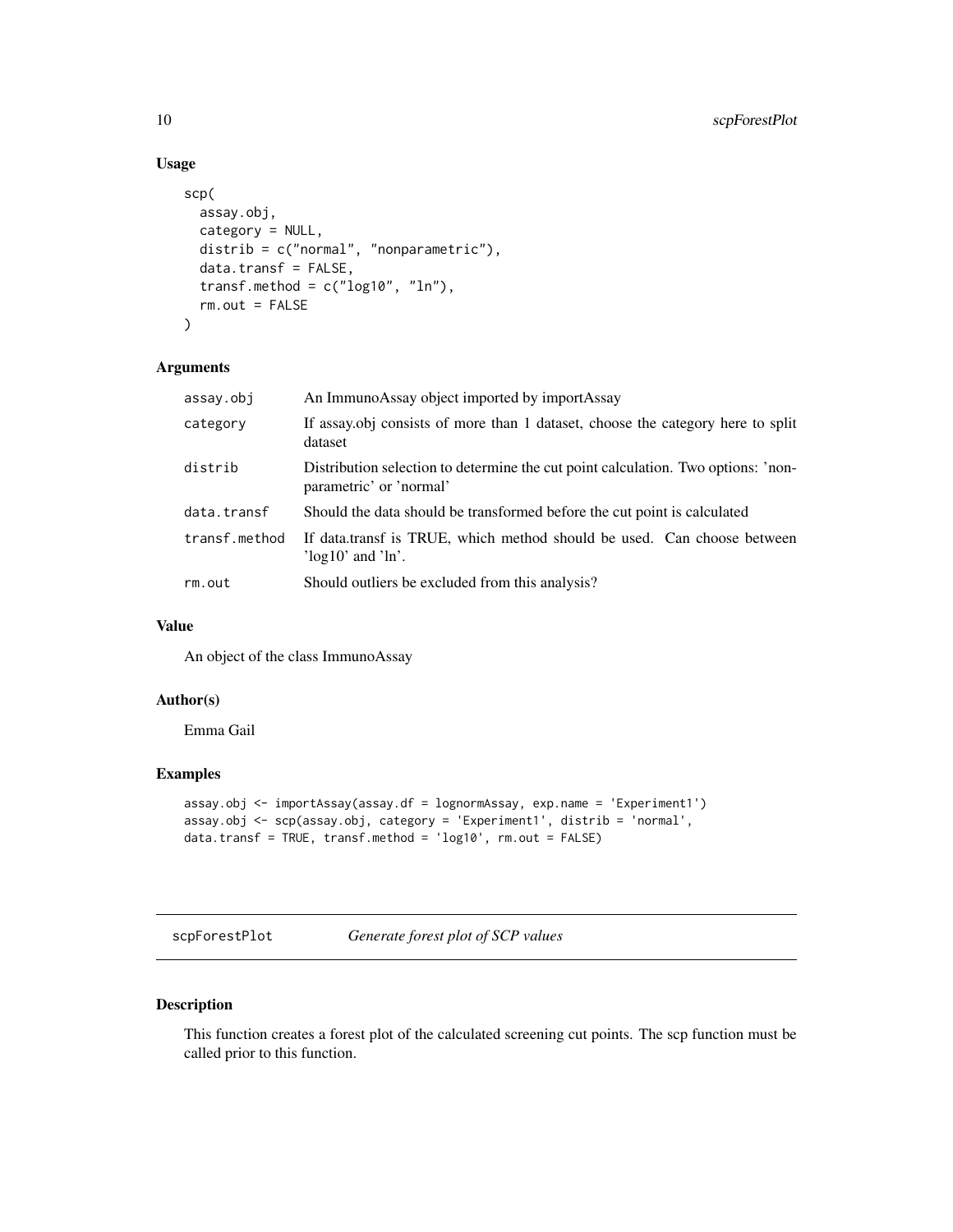## scpForestPlot 11

#### Usage

scpForestPlot(assay.obj, ...)

#### Arguments

| assay.obj | An ImmunoAssay object imported by importAssay  |
|-----------|------------------------------------------------|
| .         | Additional arguments for forestplot() function |

#### Value

A forestplot

#### Author(s)

Emma Gail

#### Examples

```
assay.obj <- importAssay(assay.df = lognormAssay, exp.name = 'Experiment1')
assay.obj <- scp(assay.obj, category = 'Experiment1', distrib = 'normal',
data.transf = TRUE, transf.method = 'log10', rm.out = FALSE)
scpForestPlot(assay.obj)
```